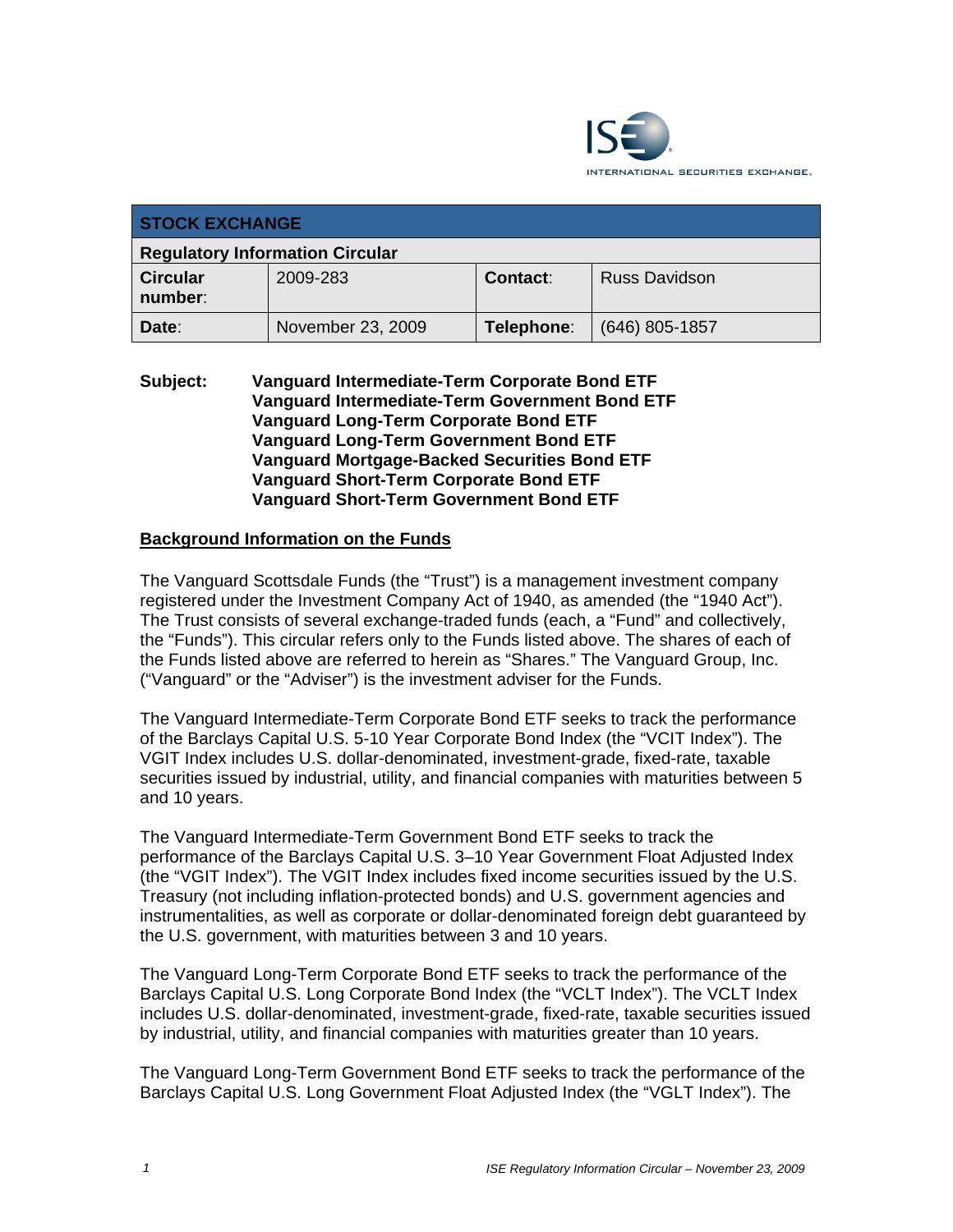VGLT Index includes fixed income securities issued by the U.S. Treasury (not including inflation-protected bonds) and U.S. government agencies and instrumentalities, as well as corporate or dollar-denominated foreign debt guaranteed by the U.S. government, with maturities greater than 10 years.

The Vanguard Mortgage-Backed Securities ETF seeks to track the performance of the Barclays Capital U.S. MBS Float Adjusted Index (the "VMBS Index"). The VMBS Index covers U.S. agency mortgage-backed pass through securities issued by Ginnie Mae (GNMA), Fannie Mae (FNMA), and Freddie Mac (FHLMC). To be included in the Index, pool aggregates must have at least \$250 million currently outstanding and a weighted average maturity of at least 1 year.

The Vanguard Short-Term Corporate Bond ETF seeks to track the performance of the Barclays Capital U.S. 1-5 Year Corporate Bond Index (the "VCSH Index"). The VCSH Index includes U.S. dollar-denominated, investment-grade, fixed-rate, taxable securities issued by industrial, utility, and financial companies with maturities between 1 and 5 years.

The Vanguard Short-Term Government Bond ETF seeks to track the performance of the Barclays Capital U.S. 1–3 Year Government Float Adjusted Index (the "VGSH Index"). The VGSH Index includes fixed income securities issued by the U.S. Treasury (not including inflation-protected securities) and U.S. government agencies and instrumentalities, as well as corporate or dollar-denominated foreign debt guaranteed by the U.S. government, all with maturities between 1 and 3 years.

Each of the Funds invest by sampling the underlying index, meaning that each Fund holds a range of securities that, in the aggregate, approximates the full underlying index in terms of key risk factors and other characteristics. Each Fund's investments will be selected through the sampling process, and at least 80% of each Fund's assets will be invested in bonds included in the underlying index. Each Fund maintains a dollarweighted average maturity consistent with that of the underlying index.

For more information regarding each Fund's investment strategy, please read the prospectus for the Funds.

As described more fully in the Trust's prospectus and Statement of Additional Information ("SAI"), the Funds issue and redeem Shares at net asset value ("NAV") only in large blocks of 100,000 (each block of Shares called a "Creation Unit") or multiples thereof. As a practical matter, only broker-dealers or large institutional investors with creation and redemption agreements (called Authorized Participants) can purchase or redeem these Creation Units. Except when aggregated in Creation Units, the Shares may not be redeemed with the Funds.

Dividends are declared monthly and distributed on the first business day of each month; capital gains, if any, are distributed annually in December. Shares are held in book-entry form, which means that no Share certificates are issued. The Depository Trust Company or its nominee is the record owner of all outstanding Shares of the Funds and is recognized as the owner of all Shares for all purposes.

The NAV per Share for each Fund is computed by dividing the value of the net assets of the Fund (i.e., the value of its total assets less total liabilities) by the total number of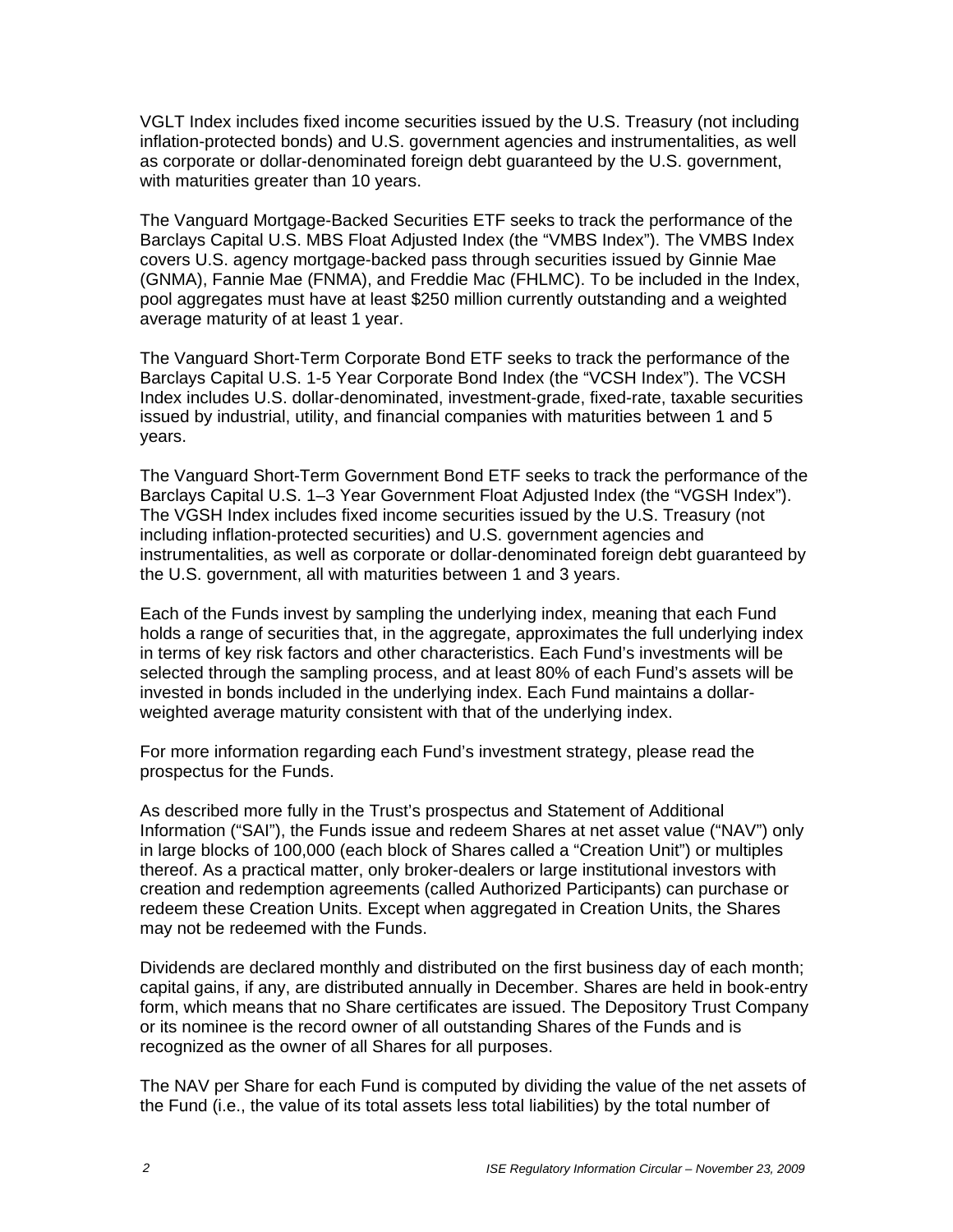Shares outstanding. Expenses and fees are accrued daily and taken into account for purposes of determining NAV. The NAV of each Fund is determined each business day after the close of trading (ordinarily 4:00 p.m., Eastern Time or "ET") of Exchange. Any assets or liabilities denominated in currencies other than the U.S. dollar are converted into U.S. dollars at the current market rates on the date of valuation as quoted by one or more sources.

The registration statement for the Funds describes the various fees and expenses for the Funds' Shares. For a more complete description of the Funds and the underlying indexes, visit the Funds' website at www.vanguard.com.

# **Purchases and Redemptions in Creation Unit Size**

Electronic Access Members ("Equity EAMs") are hereby informed that procedures for purchases and redemptions of Shares in Creation Unit Size are described in the Trust's prospectus and SAI, and that Shares are not individually redeemable but are redeemable only in Creation Unit Size aggregations or multiples thereof.

# **Principal Risks**

Interested persons are referred to the discussion in the prospectus for the Funds of the principal risks of an investment in the Funds. These include tracking error risk (factors causing a Fund's performance to not match the performance of its underlying index), market trading risk (for example, trading halts, trading above or below net asset value), investment style risk, sector risk, investment approach risk, non-diversification risk, issuer-specific risk, management risk, income risk, interest rate risk, credit risk and prepayment risk.

# **Exchange Rules Applicable to Trading in the Shares**

The Shares are considered equity securities, thus rendering trading in the Shares subject to the Exchange's existing rules governing the trading of equity securities.

# **Trading Hours**

Trading in the Shares on ISE is on a UTP basis and is subject to ISE equity trading rules. The Shares will trade from 8:00 a.m. until 8:00 p.m. Eastern Time. Equity EAMs trading the Shares during the Extended Market Sessions are exposed to the risk of the lack of the calculation or dissemination of underlying index value or intraday indicative value ("IIV"). For certain derivative securities products, an updated underlying index value or IIV may not be calculated or publicly disseminated in the Extended Market hours. Since the underlying index value and IIV are not calculated or widely disseminated during Extended Market hours, an investor who is unable to calculate implied values for certain derivative securities products during Extended Market hours may be at a disadvantage to market professionals.

# **Trading Halts**

ISE will halt trading in the Shares in accordance with ISE Rule 2101(a)(2)(iii). The grounds for a halt under this Rule include a halt by the primary market because it stops trading the Shares and/or a halt because dissemination of the IIV or applicable currency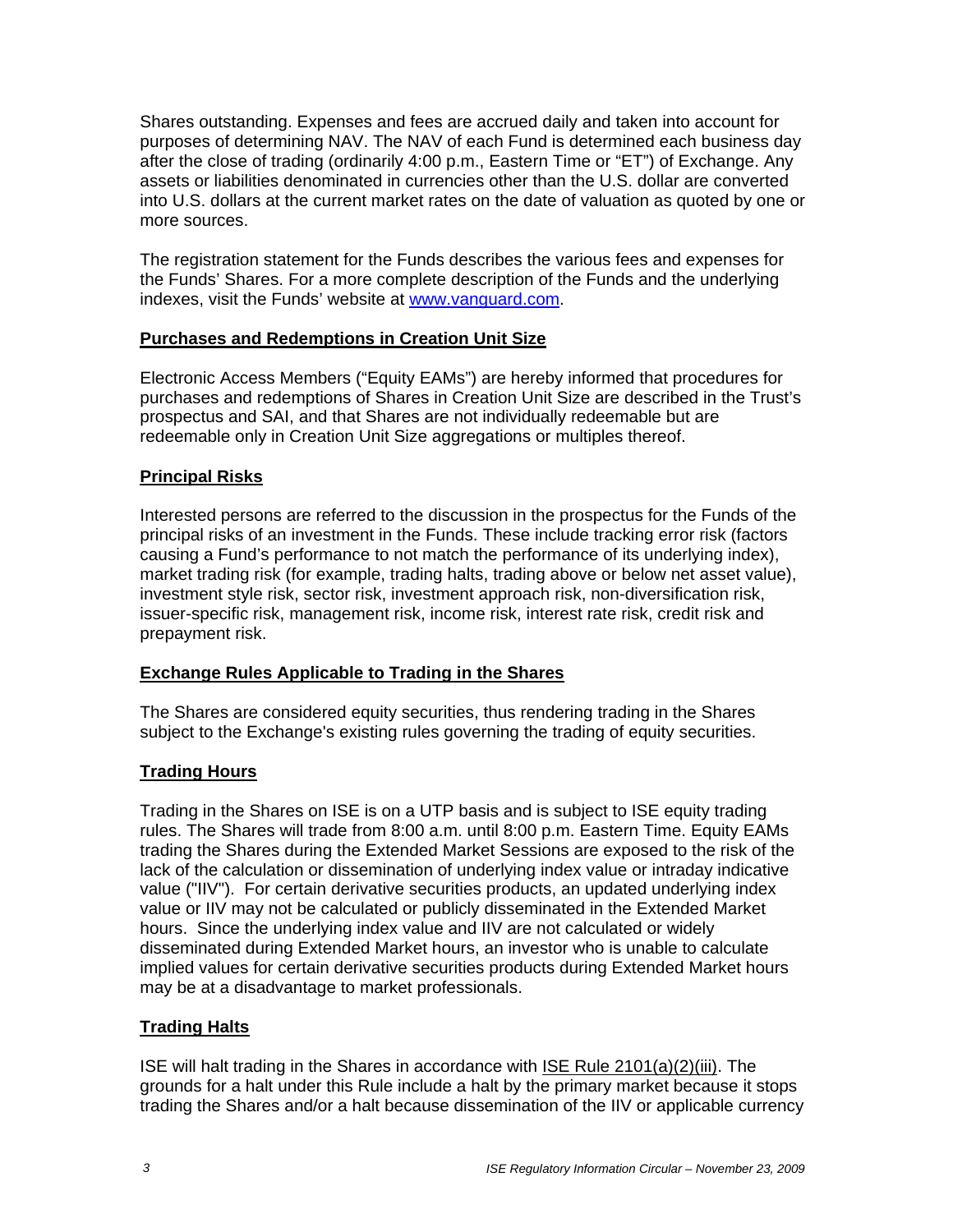spot price has ceased, or a halt for other regulatory reasons. In addition, ISE will stop trading the Shares if the primary market de-lists the Shares.

#### **Delivery of a Prospectus**

Pursuant to federal securities laws, investors purchasing Shares must receive a prospectus prior to or concurrently with the confirmation of a transaction. Investors purchasing Shares directly from the Fund (by delivery of the Deposit Amount) must also receive a prospectus.

Prospectuses may be obtained through the Distributor or on the Fund's website. The Prospectus does not contain all of the information set forth in the registration statement (including the exhibits to the registration statement), parts of which have been omitted in accordance with the rules and regulations of the SEC. For further information about the Fund, please refer to the Trust's registration statement.

#### **Exemptive, Interpretive and No-Action Relief Under Federal Securities Regulations**

The SEC has issued an exemptive, interpretive, or no-action relief from certain provisions of rules under the Securities Exchange Act of 1934 (the "Act") regarding trading in the above mentioned exchange-traded fund.

# **Regulation M Exemptions**

Generally, Rules 101 and 102 of Regulation M prohibit any "distribution participant" and its "affiliated purchasers" from bidding for, purchasing, or attempting to induce any person to bid for or purchase any security which is the subject of a distribution until after the applicable restricted period, except as specifically permitted in Regulation M. The provisions of the Rules apply to underwriters, prospective underwriters, brokers, dealers, and other persons who have agreed to participate or are participating in a distribution of securities.

The Commission issued a No-Action Letter by which persons participating in a distribution of shares of a fund may engage in secondary market transactions in such shares during their participation in such a distribution, despite the requirements of from Rule 101 under Regulation M. In addition, the SEC has permitted persons who may be deemed to be participating in the distribution of shares of a fund (i) to purchase securities for the purpose of purchasing creation unit aggregations of fund shares and (ii) to tender securities for redemption in Creation Unit Aggregations. Further, the Commission has clarified that the tender of fund shares to the Fund for redemption does not constitute a bid for or purchase of any of the Funds' securities during the restricted period of Rule 101. The Commission has issued a No-Action Letter to paragraph (e) of Rule 102 under Regulation M which allow the redemption of fund shares in creation unit aggregations during the continuous offering of shares.

# **Customer Confirmations for Creation or Redemption of Fund Shares (SEC Rule 10b-10)**

Broker–dealers who handle purchases or redemptions of Fund shares in Creation Units for customers will be permitted to provide such customers with a statement of the number of Creation Unit Aggregations created or redeemed without providing a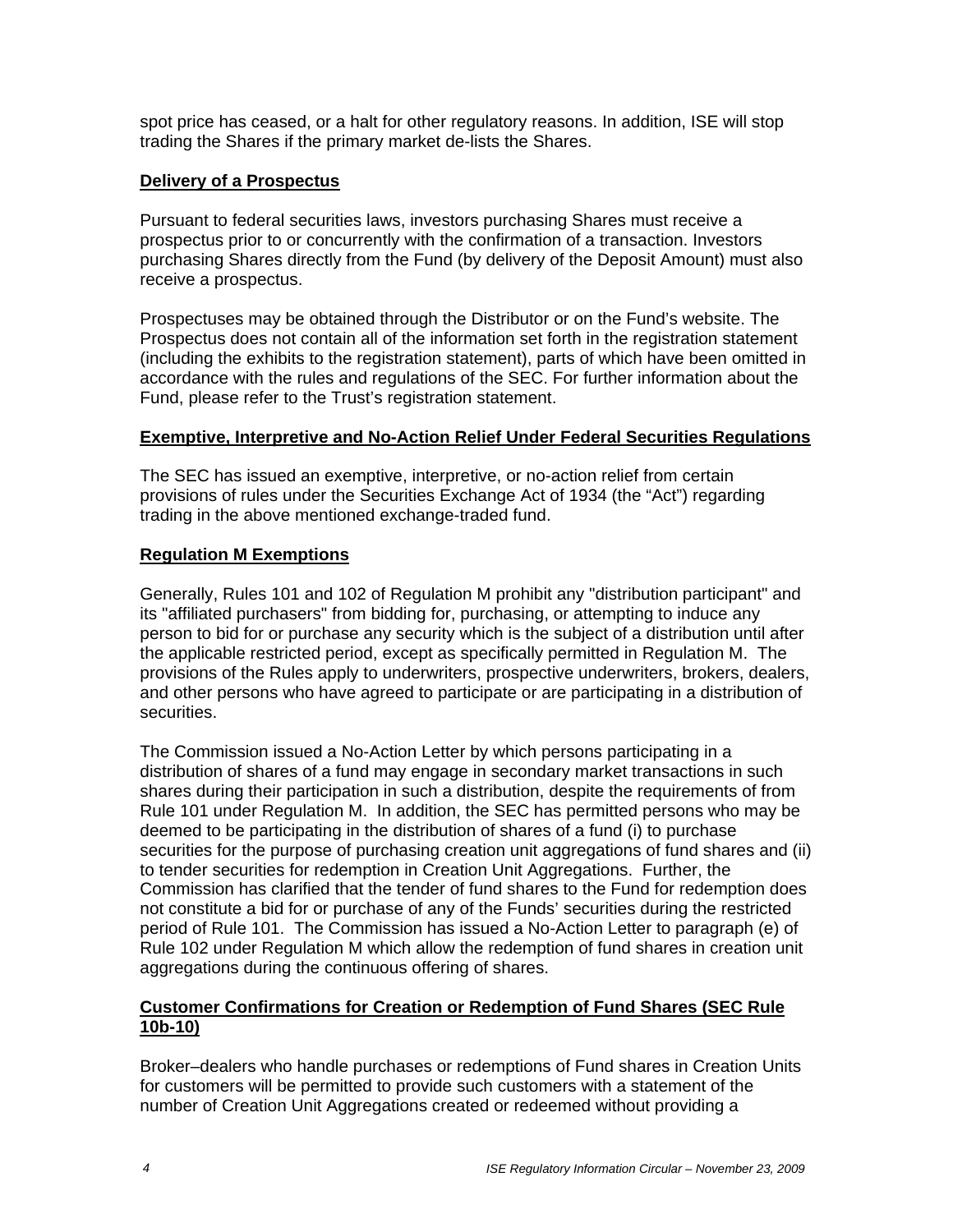statement of the identity, number and price of shares of the individual securities tendered to the Fund for purposes of purchasing creation unit aggregations ("Deposit Securities") or the identity, number and price of shares to be delivered by the Trust to the redeeming holder ("Redemption Securities"). The composition of the securities required to be tendered to the Fund for creation purposes and of the securities to be delivered on redemption will be disseminated each business day and will be applicable to requests for creations or redemption, as the case may be, on that day. This exemptive relief under Rule 10b-10 with respect to creations and redemptions is subject to the following conditions:

- 1) Confirmations to customers engaging in creations or redemptions must state that all information required by Rule 10b-10 will be provided upon request;
- 2) Any such request by a customer for information required by Rule 10b-10 will be filed in a timely manner, in accordance with Rule 10b-10(c);
- 3) Except for the identity, number and price of shares of the component securities of the Deposit Securities and Redemption Securities, as described above, confirmations to customers must disclose all other information required by Rule 10b-10(a).

# **SEC Rule 14e-5**

The Commission has permitted any person acting as a dealer-manager of a tender offer for a component security of fund (1) to redeem fund shares in creation unit aggregations from the issuer that may include a security subject to such tender offer and (2) to purchase fund shares during such tender offer. In addition, a No-Action has been issued under Rule 14e-5 states that if a broker-dealer acting as a dealer-manager of a tender offer for a security of the Fund purchases or arranges to purchase such securities in the secondary market for the purpose of tendering such securities to purchase one or more creation unit aggregations of shares, it must be made in conformance with the following:

- i. such bids or purchases are effected in the ordinary course of business, in connection with a basket of 20 or more securities in which any security that is the subject of a distribution, or any reference security, does not comprise more than 5% of the value of the basket purchased; or
- ii. purchases are effected as adjustments to such basket in the ordinary course of business as a result of a change in the composition of the underlying index; and
- iii. such bids or purchases are not affected for the purpose of facilitating such tender offer.

# **Section 11(d)(1); SEC Rules 11d1-1 and 11d1-2**

Section 11(d)(1) of the Act generally prohibits a person who is both a broker and a dealer from effecting any transaction in which the broker-dealer extends credit to a customer on any security which was part of a new issue in the distribution of which he participated as a member of a selling syndicate or group within thirty days prior to such transaction. The Commission has clarified that Section 11(d)(1) does not apply to broker-dealers that are not authorized participants (and, therefore, do not create creation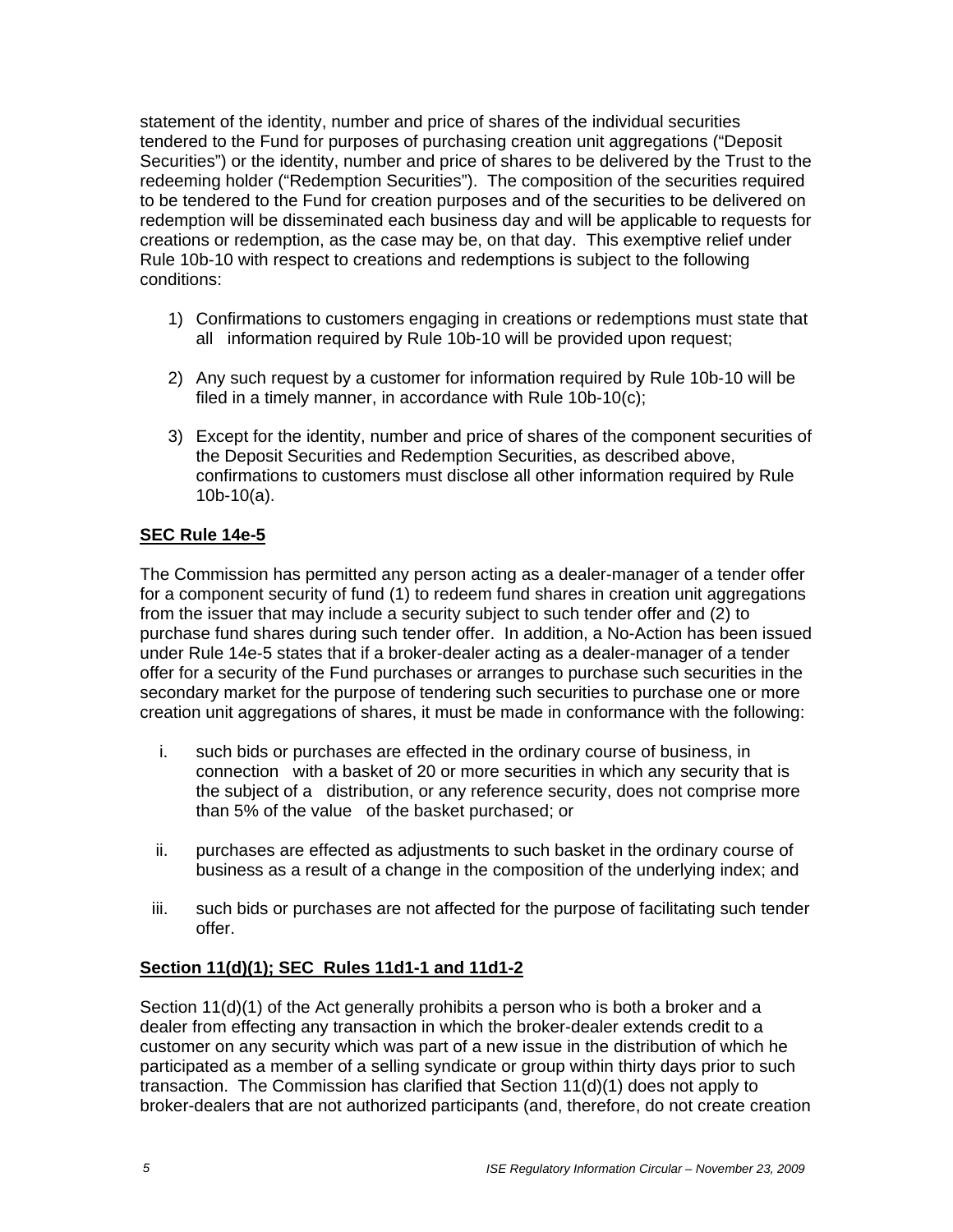unit aggregations) that engage in both proprietary and customer transactions in shares of a fund in the secondary market, and for broker-dealer authorized participants that engage in creations of creation unit aggregations. This relief is subject to specific conditions, including the condition that such broker-dealer (whether or not an authorized participant) does not, directly or indirectly, receive from the fund complex any payment, compensation or other economic incentive to promote or sell the shares of a fund to persons outside the fund complex, other than non-cash compensation permitted under NASD Rule 2830 (I)(5)(A), (B) or (C). See letter dated November 22, 2005 from Brian A Bussey, Assistant Chief Counsel, SEC Division of Market Regulation, to Barclays Global Investors, N.A., dated November 22, 2005. The Commission has issued a No-Action Letter under Section 11(d)(1) of the Act states that broker-dealers may treat shares of a fund, for purposes of Rule 11d1-2, as "securities issued by a registered open-end investment company as defined in the Investment Company Act" and thereby extend credit or maintain or arrange for the extension or maintenance of credit on shares that have been owned by the persons to whom credit is provided for more than 30 days, in reliance on the exemption contained in the rule.

#### **SEC Rule 15c1-5 and 15c1-6**

The Commission has issued a No-Action letter with respect to Rule 15c1-5 and Rule 15c1-6 as to the required disclosure of control by a broker or dealer with respect to creations and redemptions of fund shares and secondary market transactions therein.

**This Regulatory Information Circular is not a statutory Prospectus. Equity EAMs should consult the Trust's Registration Statement, SAI, Prospectus and the Fund's website for relevant information.**